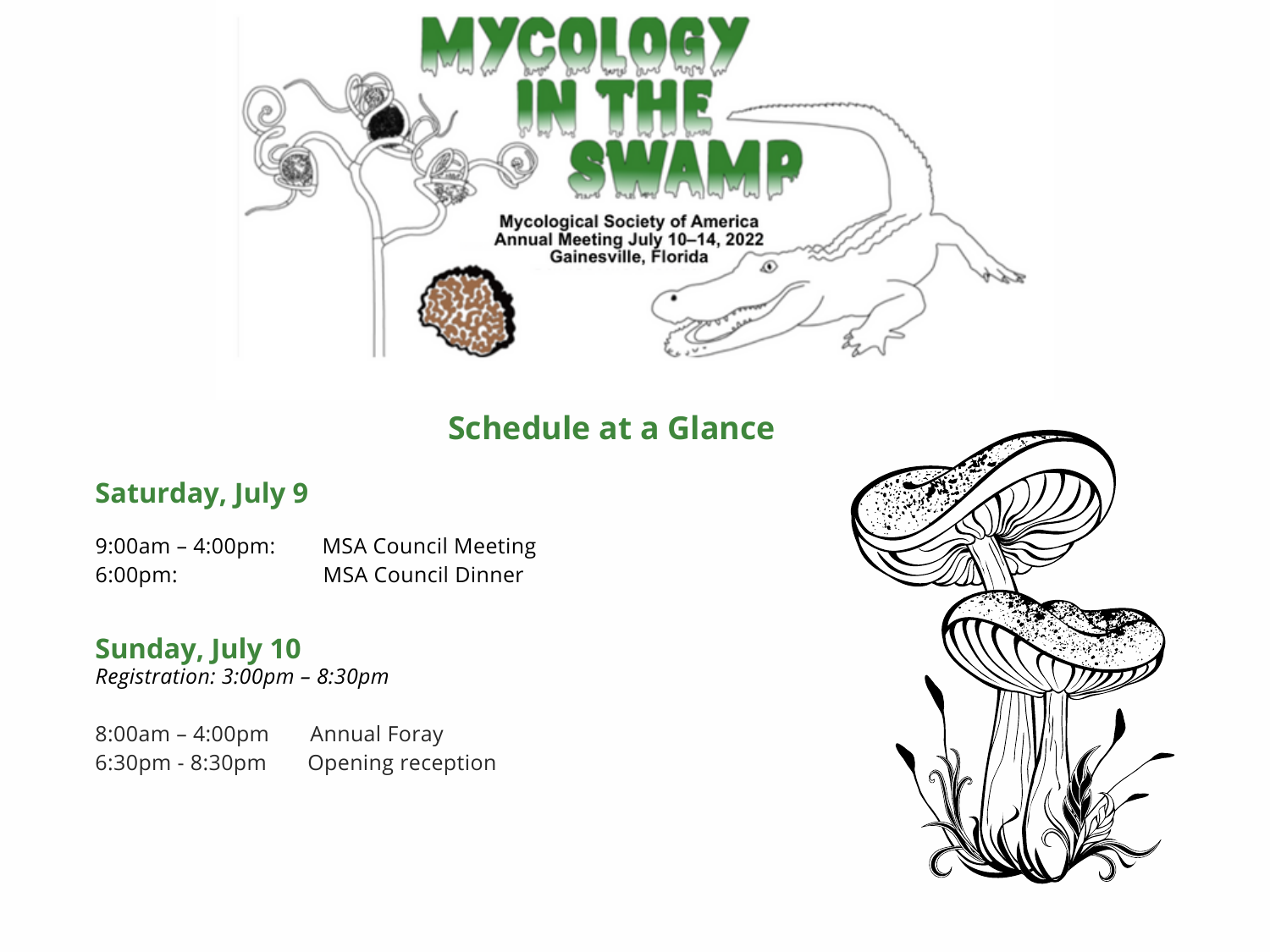# **Monday, July 11**

*Registration: 7:00am – 7:30pm*

| Mycologists & Musings (M&M), hosted by Student & Postdoc Section           |
|----------------------------------------------------------------------------|
| Presidential address                                                       |
| <b>Break</b>                                                               |
| Symposium 1 (Fungal chemistry: variations on a theme)                      |
| <b>Break</b>                                                               |
| Symposium 1 (Fungal chemistry: variations on a theme)                      |
| Lunch                                                                      |
| Contributed sessions                                                       |
| Break                                                                      |
| Symposium 2 (Evolution and ecology of truffles)                            |
| Poster session A                                                           |
| Evening student and postdoc social; gathering and networking opportunities |
|                                                                            |

#### **Tuesday, July 12** *Registration: 7:00am – 8:00pm*

| $7:30$ am – 8:00am    | Mycologists & Musings (M&M), hosted by Student & Postdoc Section        |
|-----------------------|-------------------------------------------------------------------------|
| $8:00am - 9:00am$     | Karling Lecture: Dr. Christine Hawkes, North Carolina State University  |
| $9:00$ am – $9:30$ am | <b>Break</b>                                                            |
| $9:30$ am – 11:00am   | Symposium 3 (Fungal foodwebs)                                           |
| $11:00am - 11:15am$   | <b>Break</b>                                                            |
| 11:15am - 12:45pm     | Symposium 3 (Fungal foodwebs)                                           |
| 12:45pm - 2:00pm      | Lunch, including Mycologia Editor's Meeting and Student Postdoc Session |
|                       |                                                                         |